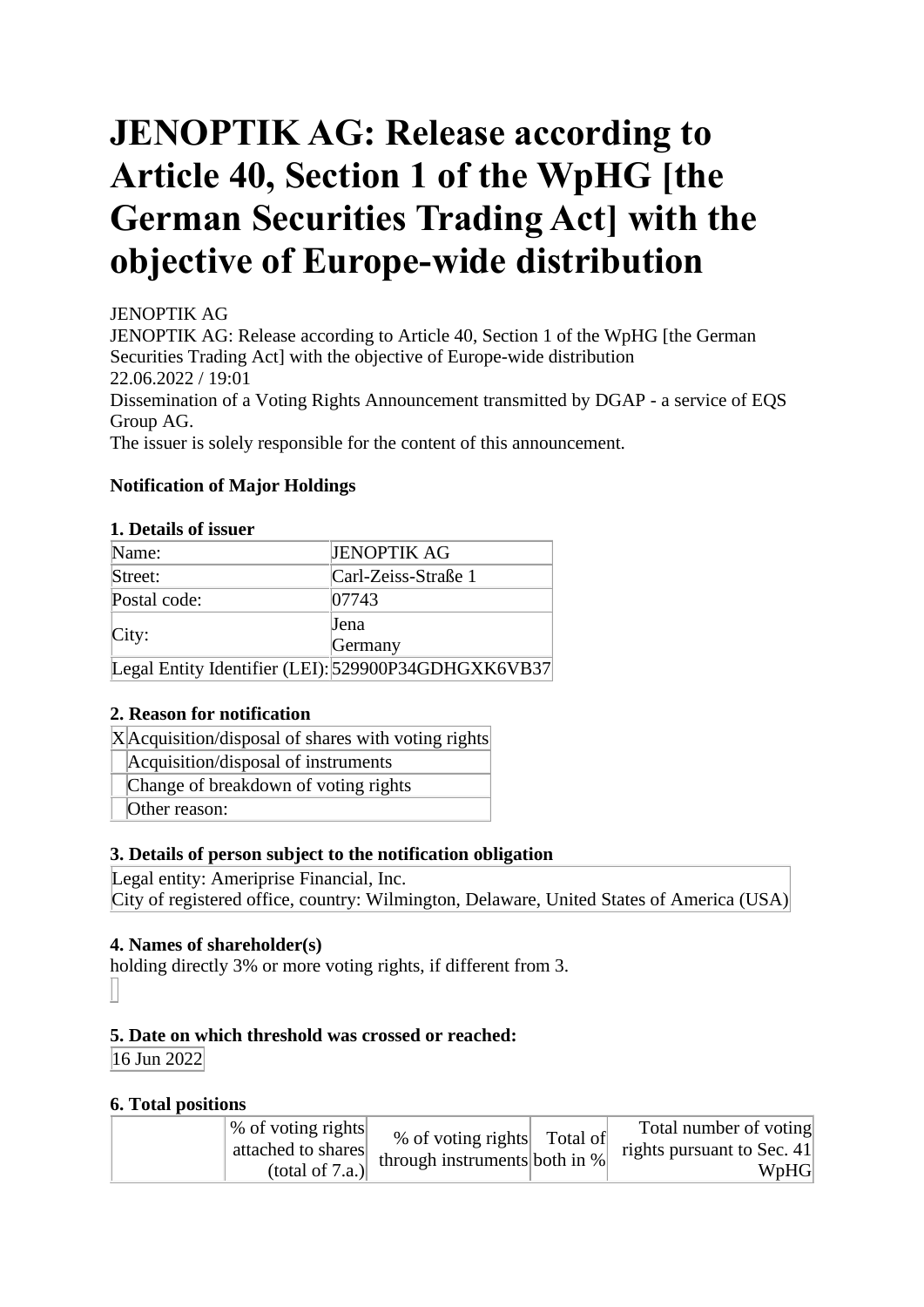|                          |       | (total of $7.b.1 +$<br>7.b.2 | $(7.a. +$<br>7.b. |          |
|--------------------------|-------|------------------------------|-------------------|----------|
| <b>New</b>               | 2.24% | 0.00 %                       | 2.24%             | 57238115 |
| Previous<br>notification | 3.23% | 0.00 %                       | 3.23 %            |          |

#### **7. Details on total positions**

#### **a. Voting rights attached to shares (Sec. 33, 34 WpHG)**

| <b>ISIN</b>  | Absolute                                                                                |           | In $%$ |          |
|--------------|-----------------------------------------------------------------------------------------|-----------|--------|----------|
|              | Direct                                                                                  | Indirect  | Direct | Indirect |
|              | $ ({\rm Sec. 33 WpHG}) ({\rm Sec. 34 WpHG}) ({\rm Sec. 33 WpHG}) ({\rm Sec. 34 WpHG}) $ |           |        |          |
| DE000A2NB601 |                                                                                         | 1,279,574 | 0.00 % | 2.24%    |
| <b>Total</b> |                                                                                         | 1,279,574 | 2.24 % |          |

#### **b.1. Instruments according to Sec. 38 (1) no. 1 WpHG**

| Type of    | Expiration or | Exercise or conversion |          | Voting rights Voting rights |
|------------|---------------|------------------------|----------|-----------------------------|
| instrument | maturity date | period                 | absolute | in $\%$                     |
|            |               |                        |          | 0.00 %                      |
|            |               | Total                  |          | 0.00 %                      |

#### **b.2. Instruments according to Sec. 38 (1) no. 2 WpHG**

| Type of    | Expiration or | Exercise or                  | Cash or physical   Voting rights | Voting                  |
|------------|---------------|------------------------------|----------------------------------|-------------------------|
| instrument | maturity date | conversion period settlement |                                  | absolute rights in $\%$ |
|            |               |                              |                                  | 0.00 %                  |
|            |               |                              | <b>Total</b>                     | 0.00 %                  |

#### **8. Information in relation to the person subject to the notification obligation**

Person subject to the notification obligation is not controlled nor does it control any other undertaking(s) that directly or indirectly hold(s) an interest in the (underlying) issuer (1.). X Full chain of controlled undertakings starting with the ultimate controlling natural person or legal entity:

|                                     | $%$ of voting       | % of voting rights through Total of both (if |                |
|-------------------------------------|---------------------|----------------------------------------------|----------------|
| Name                                | rights (if at least | instruments (if at least 5%)                 | at least 5% or |
|                                     | $3\%$ or more)      | or more)                                     | more)          |
| Ameriprise Financial, Inc.          | $\%$                | $\%$                                         | %              |
| Columbia Management                 | $\%$                |                                              | $\%$           |
| <b>Investment Advisers, LLC</b>     |                     | $\%$                                         |                |
| Columbia Wanger Asset               | $\%$                | $\%$                                         | $\%$           |
| Management, LLC                     |                     |                                              |                |
|                                     | %                   | $\%$                                         | $\%$           |
| Ameriprise Financial, Inc.          | $\%$                | $\%$                                         | $\%$           |
| Columbia Threadneedle               |                     |                                              |                |
| <b>Investments UK International</b> | $\%$                | $\frac{0}{0}$                                | $\frac{0}{0}$  |
| Limited                             |                     |                                              |                |